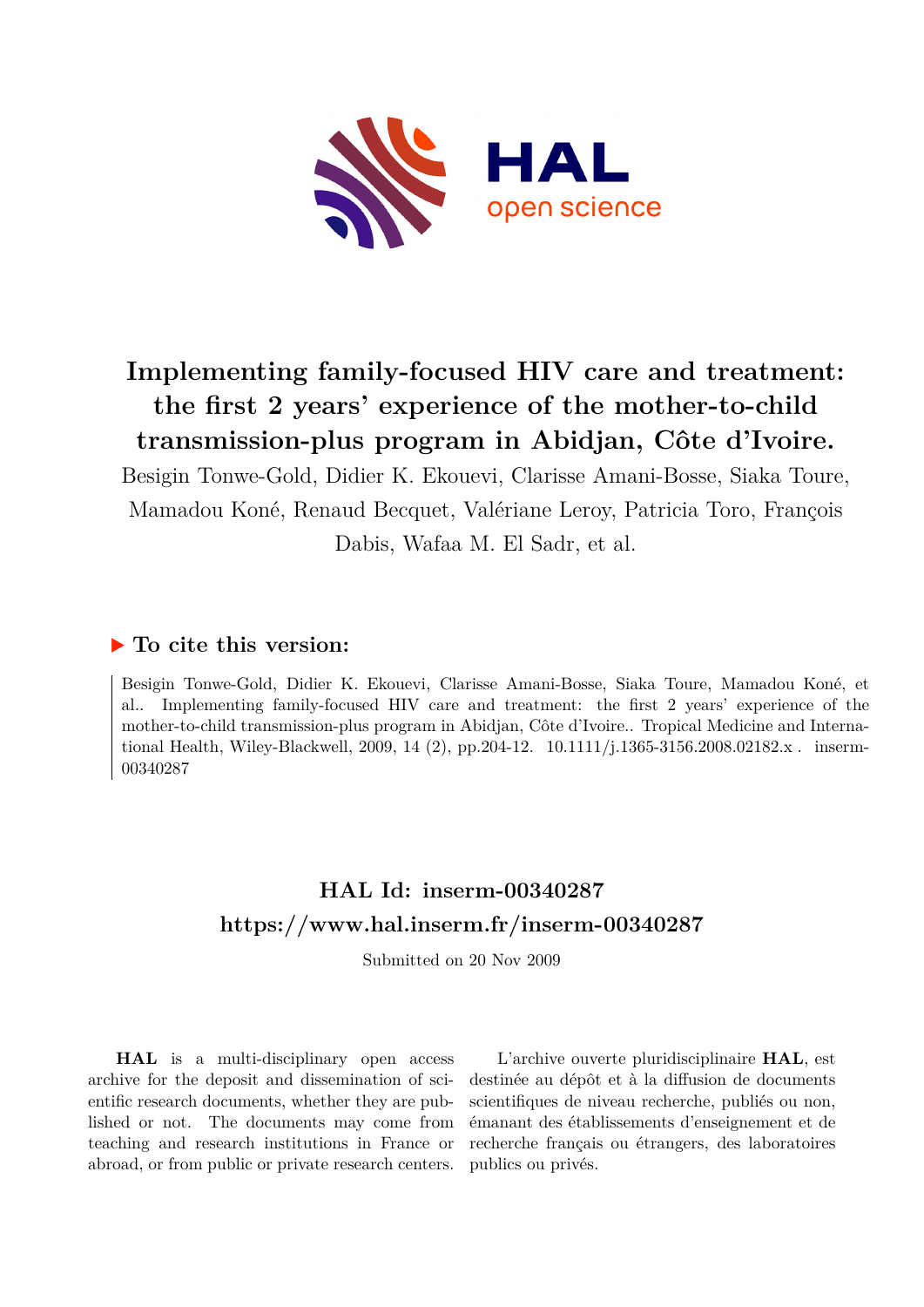## *Implementing family-focused HIV care and treatment: the first 2 years*' *experience of the mother-to-child transmission-plus program in Abidjan, C* <sup>ô</sup>*te d*'*Ivoire*

Tonwe-Gold Besigin <sup>123\*</sup>, Ekouevi Didier Koumavi <sup>123</sup>, Amani-Bosse Clarisse<sup>2</sup>, Toure Siaka<sup>2</sup>, Koné Mamadou <sup>2</sup>, Becquet Renaud  $^{13}$ , Leroy Valériane  $^{13}$ , Toro Patricia <sup>4</sup>, Dabis François  $^{13}$ , El Sadr Wafaa M. <sup>4</sup>, Abrams Elaine J. <sup>4</sup>

<sup>*I*</sup> ISPED, Institut de Santé Publique, d'Epidémiologie et de Développement Université Victor Segalen - Bordeaux II, 146 rue Léo Signat *33076 Bordeaux Cedex,FR*

*ACONDA, MTCT-Plus programme 2 MTCT-Plus programme, Abidjan,CI*

*Centre pid miologie et biostatistique 3* <sup>é</sup> <sup>é</sup> *INSERM : U897, Universit*é *Victor Segalen - Bordeaux II, FR*

<sup>4</sup> ICAP, International Center for AIDS Care and Treatment Programs Columbia University, Columbia University Mailman School of Public *Health,, New York,US*

\* Correspondence should be adressed to: Besigin Tonwe-Gold <tonwe@aviso.ci>

## **Abstract Summary Objectives**

**To describe a family-focused approach to HIV care and treatment and report on the first two years**' **experience of implementing the MTCT-Plus program in Abidjan, C**ô**te d**'**Ivoire.**

## **Program implementation**

**New effective models of care are being sought to provide successful strategies to deliver safe, efficient and appropriate HIV care and treatment in resource limited settings. The MTCT-Plus Initiative aims to engage pregnant and postpartum women identified as HIV-infected to initiate comprehensive HIV care and treatment for the woman and her family.**

## **Main outcomes**

**Between August 2003 and August 2005, 605 HIV-infected pregnant or post-partum women and 582 HIV-exposed infants were enrolled. Amongst 568 male partners reported alive by enrolled women, 300 (52**%**) were aware of their wife**'**s HIV status and 169 (30** %**) have been tested for HIV. Amongst these partners, 88 (53**%**) were found to be HIV-infected and 69 (78**%**) were enrolled into the program. Overall only 10**% **of the women were enrolled together with their infected partner. On the other hand, a success of the program was also to involve a significant number of seronegative men (half of those who came for VCT) in the care of their families. Amongst 1,624 children <15 years reported alive by their mothers (excluding the last newborn infants of the most recent pregnancy systematically screened for HIV), only 146 (10.8**%**) were brought in for HIV testing, of whom 18 (12.3**%**) were found to be HIV-infected.**

## **Lessons learned and challenges**

**The family-focused model of HIV care pays attention to the needs of families and household members. The program was successful in enrolling HIV women, their partners and infants in continuous follow-up. However engaging partners and family members of newly enrolled women into care involves numerous challenges outlined in the cascade of necessary events that must take place to achieve this goal. This involves the difficult issue of disclosure of HIV status by women to their partners and family members. Further efforts are required to understand barriers for families accessing HIV services as strategies to improve partner involvement and provide access to care for other children in the households are needed in this West African urban setting.**

**MESH Keywords** Adolescent ; Adult ; Child ; Child, Preschool ; Cote d'Ivoire ; epidemiology ; Counseling ; Family ; Female ; HIV Infections ; epidemiology ; prevention & control ; transmission ; HIV Seroprevalence ; Humans ; Infant, Newborn ; Middle Aged ; Patient Acceptance of Health Care ; Pregnancy ; Program Evaluation ; Sexual Partners ; Young Adult

**Author Keywords** Africa ; antiretroviral ; care ; counseling ; family approach ; HIV ; mother and partners

## **Introduction**

Effective models of care are being sought to provide successful strategies to deliver a large-scale safe, efficient and appropriate HIV care and treatment in resource-limited settings. Owing to the new global dynamic with substantial increase in international funding and lower antiretroviral (ARV) drugs prices, antiretroviral treatment (ART) has recently expanded throughout sub-Saharan Africa. Gaps in knowledge regarding the best approach to deliver effective HIV care still exist and urgently need to be addressed. Most knowledge on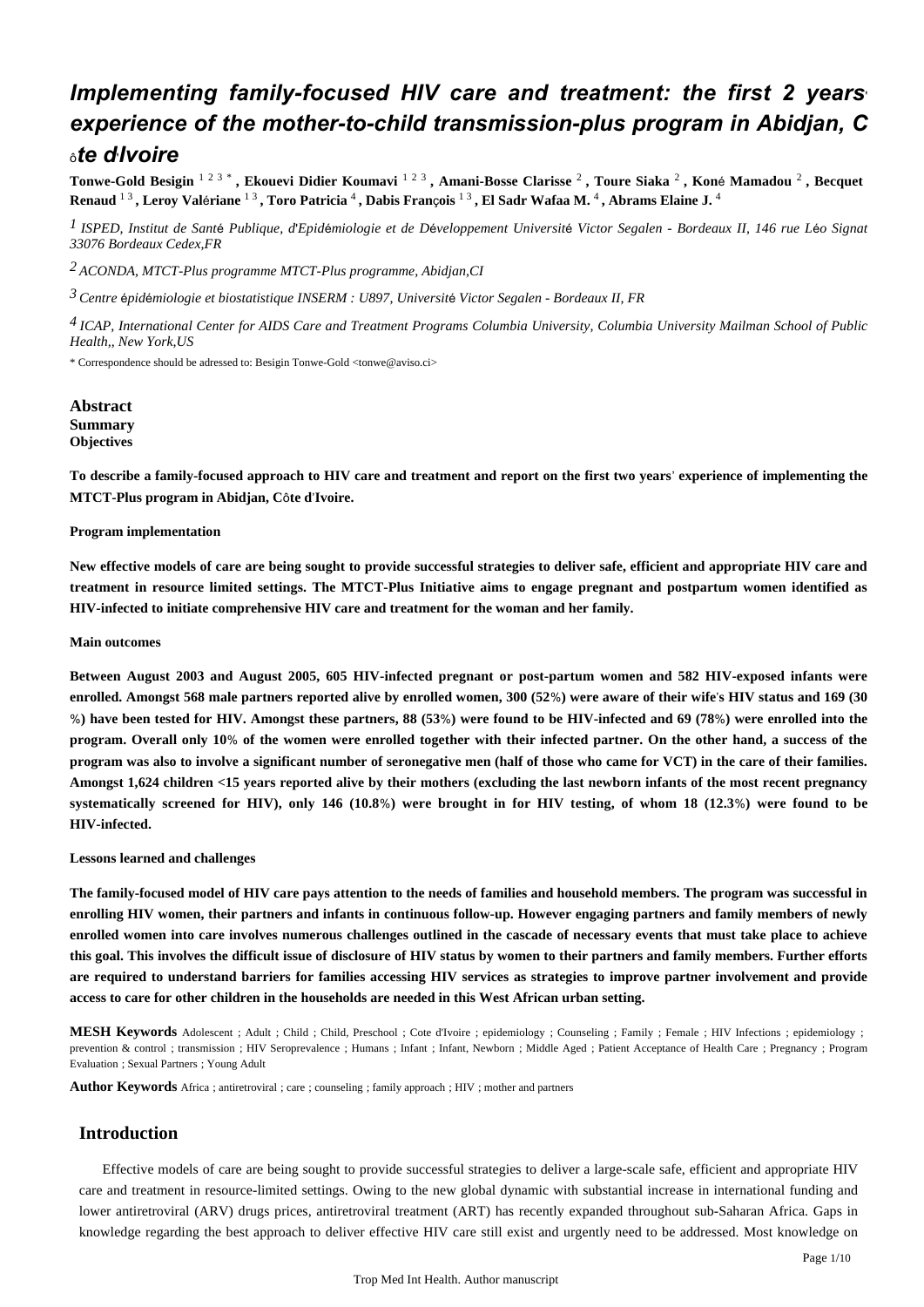ART programs comes from industrialized countries [1, 2] while data from treatment programs in sub-Saharan Africa are slowly being gathered [3–6]. In particular, there are few data examining the application and benefits of a family-focused element to HIV treatment in developing countries.

Various models of care have been adopted by programs throughout sub-Saharan Africa to scale up the delivery of ART. In most settings, HIV care programs are centered on the specific needs of the individual adult and child engaged in treatment [7,8]. The family-focused approach is a distinct model of HIV care which was pioneered by the MTCT-Plus Initiative at the International Center for AIDS Care and Treatment Programs (ICAP), Columbia University Mailman School of Public Health [9]. The MTCT-Plus model of care was established to address the long-term care and treatment needs of women identified as HIV-infected in prevention of mother-to-child transmission (PMTCT) programs. In this model, the pregnant or postpartum HIV woman is the pivotal person who serves as the guide steering her family and household members to access to HIV care and treatment services. The approach is distinguished by attention to the needs of both adults and children and to the provision of comprehensive prevention and care services for all family members. Taking the stance that the environment of an individual and therefore the family has a direct impact on the individual's ability to promote his or her own health, family-focused care offers the opportunity to bring women with their partners and children into HIV care together whilst encouraging providers to consider the needs of all family members [10].

We report here the challenges and successes of implementing a family-focused approach to HIV care and treatment at two MTCT-Plus sites in Abidjan, Côte d'Ivoire.

## **The MTCT-Plus approach of family care**

#### **Setting**

In 2002, the MTCT-Plus Initiative was one of the first internationally-lead programs to support HIV care and treatment in resource-limited settings and to adopt the family model for delivery of such services. The Initiative funded fourteen demonstration programs in multiple urban, peri-urban and rural sites in eight sub-Saharan African countries and in Thailand [9]. In Abidjan, Cote d'Ivoire, two MTCT-Plus sites were established in two community-based antenatal clinics, in the crowded and poor districts of Yopougon and Abobo.

Patients enrolled in this MTCT-Plus program had access to regular clinical and laboratory assessments, nutritional support, HIV diagnostic testing, family planning services, prophylaxis and management of opportunistic infections and ART initiated according to WHO and local guidelines. The programs also supported community outreach and education. Standardized approaches facilitated procurement of drugs and supplies, training, and data collection [11].

#### **Staffing and training**

A multidisciplinary team of health workers was formed at each clinic composed of physicians, nurses, midwives, counselors and outreach workers, pharmacy staff, data entry and monitoring personnel, laboratory technicians as well as peers from persons living with HIV/AIDS (PLWHA). Each multidisciplinary clinic team aimed ultimately to take care of 750 adults and children living with HIV [11]. Training was performed using an MTCT-Plus designed training curriculum focusing on the team as a whole and was instrumental in cementing the relationship between the team members and establishing a culture devoid of rigid hierarchy. The training scheme used a competency-based approach focusing on building individual and team skills to implement the program rather than providing only information updates and general HIV training [11].

## **Enrollment into the program**

Women were recruited from two sources in Abidjan: HIV-infected pregnant women attending routine antenatal visits at six urban clinics as well as postpartum women within 18 months of delivery who were previously enrolled in the PMTCT research protocol ANRS 1201/1202 Ditrame Plus [12,13]. Women were invited to participate in the program if they lived in one of the two urban districts where the MTCT-Plus centers were established.

Each enrolled woman was systematically asked to list her family and household members and was encouraged to bring her partner, children and other household members for HIV testing. The process of identification of family members allowed providers to evaluate family ties, their strengths and needs as well as their concerns and in particular to identify key decision makers within the family. Counseling to encourage partner notification was given to all women who had not yet informed their partners of their HIV status. Disclosure counseling was delivered systematically by counselors and when needed, sessions were scheduled with a psychologist to develop and support individual disclosure plans. Male partners who were tested negative for HIV were not enrolled into the program but were encouraged to provide support to their families by attending visits at the clinic with their families and participating in adherence support sessions for their wives and children as well as taking part in the peer support group.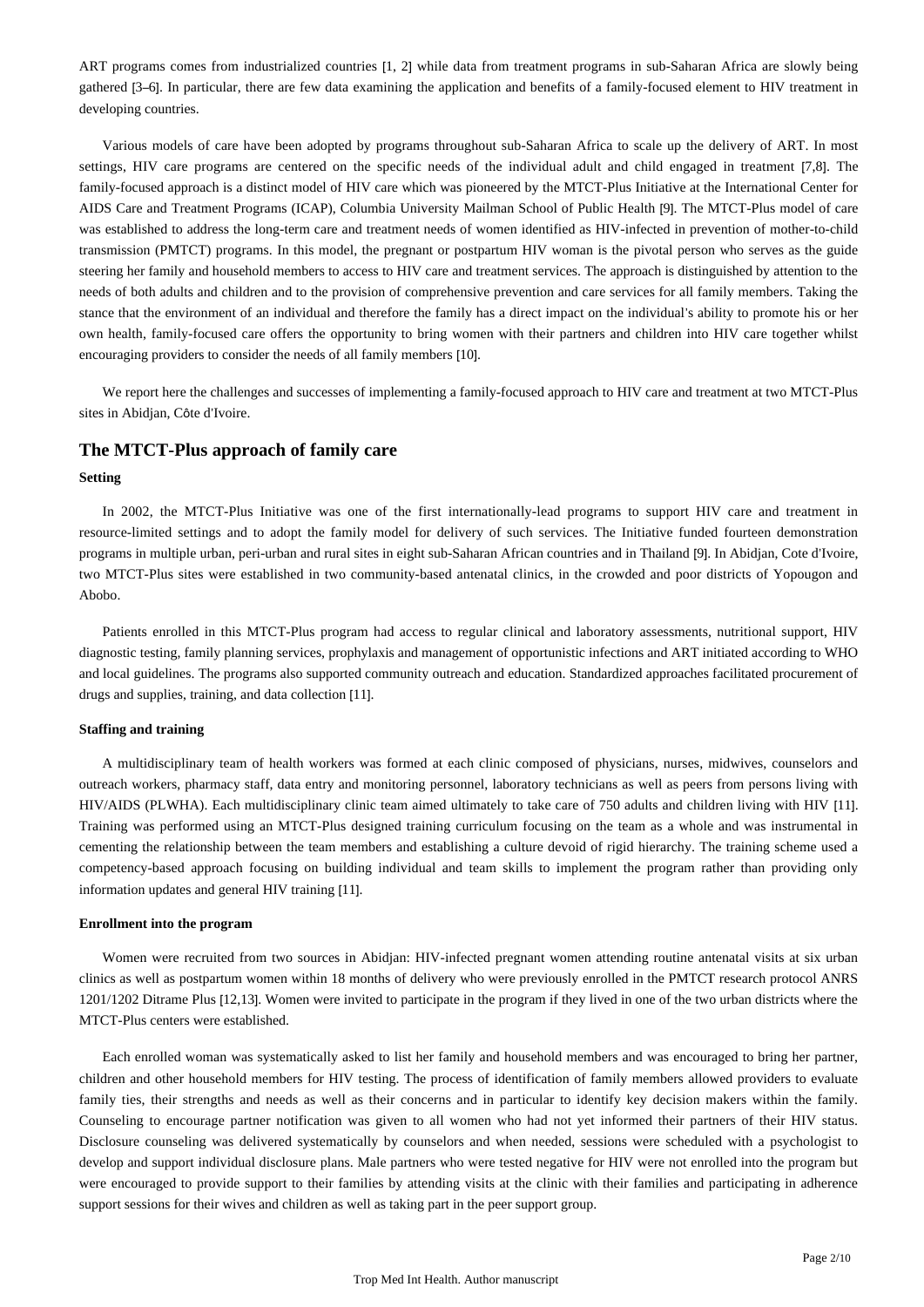All infants born to the pregnant women and those most recently born to postpartum women were enrolled in the program and were followed closely until their final HIV status was confirmed.

#### **Program components**

Patients enrolled in the program received a full array of clinical, supportive and laboratory services [14] including referrals to psychosocial and nutritional support, as well as family planning and tuberculosis services (Table 1). The follow-up schedule was dependant on the stage of HIV disease as determined by clinical assessment and CD4+ cell count and whether the patient received ART. In summary, cotrimoxazole prophylaxis in patients with CD4+ cell count <500/mm<sup>3</sup>, weekly follow-up for eight weeks for those starting ART according to WHO criteria (16) and then monthly clinic visits; total blood cell count and CD4+ cell count every six months; management of clinical events at the clinic following standardized algorithms of investigation and treatment; systematic follow-up of participants who did not keep scheduled appointments. All care as well as ART were provided free-of-charge, including transport and consultations. Patients contributed to other costs such as replacement feeding if this was their informed choice, hospitalizations, specific medical investigations and drugs other than those for opportunistic infections (OIs) and vitamins. RNA PCR testing allowed the routine diagnosis of pediatric HIV infection at 4–6 weeks of age [14], with subsequent confirmation according to the breastfeeding pattern after the child reached his or her first birthday. Home visits were provided by peer workers systematically at enrolment for those initiating ART as well as follow up visits if needed in case of non adherence to scheduled visits or in case of social difficulties. A form was filled and transmitted to the clinic's team and the case was discussed during weekly multidisciplinary meetings. Home visits included therefore adherence counselling, psychosocial support and occasionally nutritional support.

ARV first-line regimens for adults were in accordance with WHO 2003 guidelines [15] and were based on a non-nucleoside reverse transcriptase inhibitor (NNRTI)-based regimen with generally nevirapine (NVP) in combination with two nucleoside reverse transcriptase inhibitors (NRTIs): zidovudine (ZDV) and lamivudine (3TC). In children, the first-line regimen was the protease inhibitor (nelfinavir) in association with ZDV and 3TC except for infants <12 months who received a Ritonavir-boosted Lopinavir regimen. Both adults and children had access to other ARV drugs in case of toxicity and to second line ART for clinical or immunological failure. ART was prescribed only in the context of ongoing adherence support.

## **Monitoring**

A comprehensive medical record system was developed to collect individual patient information and to support patient care and follow-up. Program implementation and outcomes were routinely followed including: number of individuals enrolled, percent of eligible individuals receiving ART or OI prophylaxis, program discontinuation (death, loss-to-follow-up and patient redrawal), determination of infant HIV status, and CD4 cell count. The ability of each enrolled woman to bring her other family and household members into care was assessed by the number of family and household members who underwent HIV testing and of the ones found HIV-infected and subsequently enrolled into the program.

An electronic visit scheduling system was utilized to promptly identify individuals who miss visits and to facilitate their tracking. Contact information with carefully drawn plans of the neighborhoods where the patients reside was updated periodically and was used to conduct home visits.

#### **Monitoring of database and statistical analysis**

Data was collected every day by physicians, nurses and counsellors at both clinics and keyed in daily by a trained data clerk. All the information was entered in Access software provided by Columbia University. The database was sent monthly to data management centres at Columbia University and we received each month data queries for data cleansing. A total of three forms were used for adults, 3 for infants and 2 other forms for both adults and infants. For statistical analysis, Group comparisons used Student's t-test or non-parametric Mann-Whitney U-test for continuous variables, and Chi-2 test or Fisher's exact test for categorical variables. All the analyses were performed with STATA™ 9.0 (Stata Corporation, College Station, TX, USA).

The Abidjan MTCT-Plus program was approved by the Ministry of Health of Côte d'Ivoire. As a service demonstration program, the MTCT-Plus Initiative was exempted from formal IRB review by the Columbia University Institutional Review Board.

## **Results**

## **Enrollment of index women**

During the first two years of the program, 605 index women were enrolled. Their median age was 28 years (range 16–46) and the median number of household members was 5 (range 1–19). A total of 159 women (26%) lived alone or were widowed. The median parity per woman at enrollment (excluding the current pregnancy birth) was 2, (inter-quartile range [IQR] 1–3). A third of the women were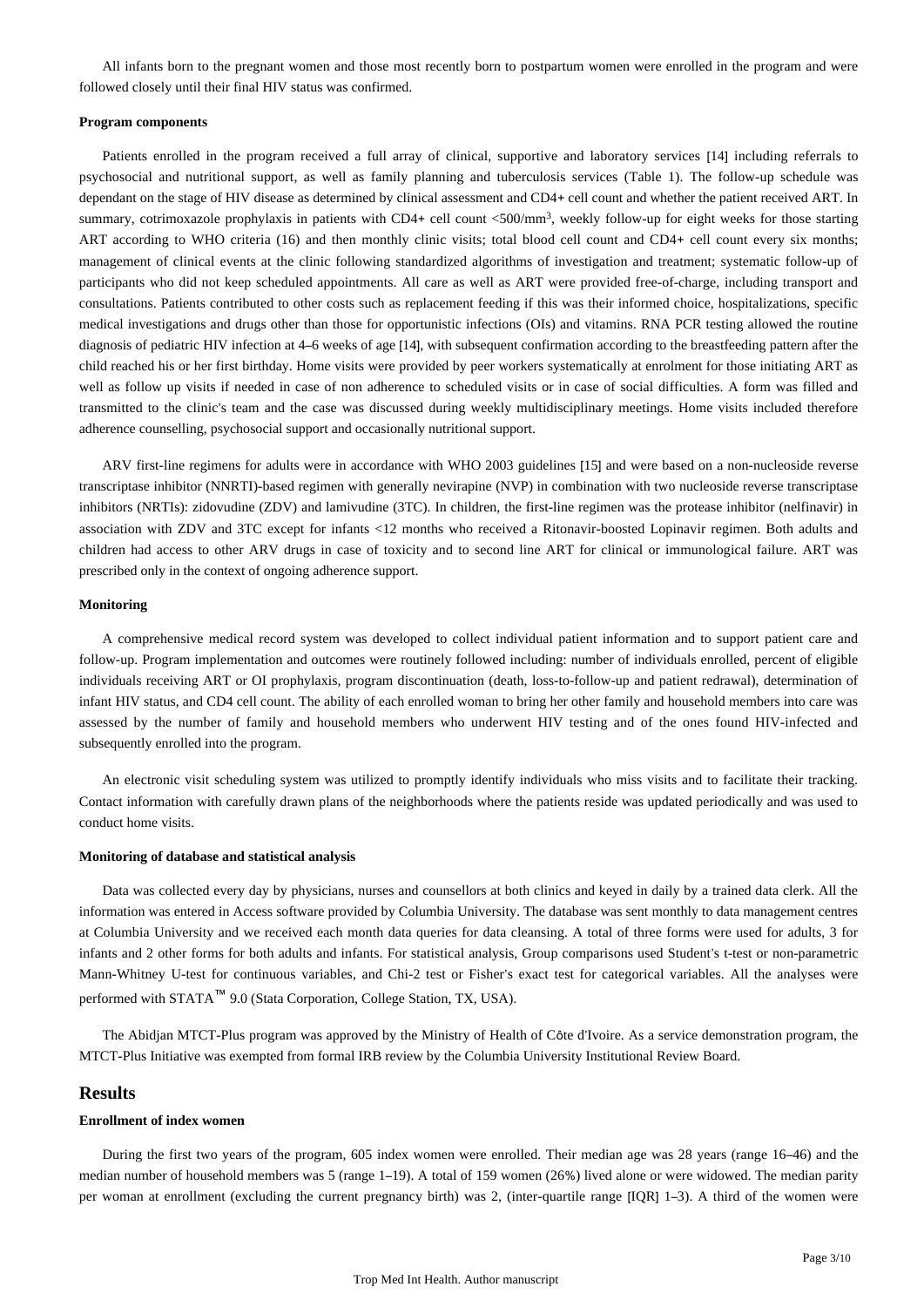illiterate (33.6 %). At enrollment, 22 % of women had a CD4+ count <200 cells/mm<sup>3</sup>, their median CD4+ count 351/mm<sup>3</sup> (IQR: 219–527), and 24% were WHO stage 3 or 4. Overall, 42.8% of women fulfilled eligibility criteria for ART of whom 94.9% initiated treatment (Table 2).

Two hundred and ninety-one index women (48.1%) were pregnant at the time of enrollment. Women enrolled prepartum were somewhat younger (28.0 vs. 29.0 years; p=0.018), had lower parity (1.9 vs. 2.6; p<0.001), had higher CD4+ count (median 429 vs 377 cells/mm3 p=0.012) and lower WHO staging with 15.8% women enrolled antepartum classified WHO stage 3 or 4 compared to 31.8% women enrolled postpartum (p=<0.001). Women enrolled during postpartum period were enrolled in median at 17.1 months (IQR 6.1– 25.1) after delivery.

#### **Partner engagement in the program**

Of 605 HIV-infected women, 568 (94%) identified living partners. Three hundred (52.8%) of these women disclosed their HIV status to their partners during a median follow-up of 14.3 months (IQR 9.2–18.7). 169 of the 568 identified male partners came forth for HIV testing and whom 88 (52%) were HIV infected.

In women who decided not to disclose their HIV status, 63% cited fear of their partner's reaction (rejection) as the primary reason. Sixty-nine of the 88 (78%) HIV-infected partners were enrolled into the MTCT-Plus program. Of the 19 HIV-infected partners not enrolled, four died prior to enrolment, three never returned after learning their HIV status and 10 were followed at other centers whilst two had appointments for future enrolment.

Figure 1 shows the cascade of effort deployed to engage partners in the process of care, from HIV testing to registration into the program and then to initiation of ART in relation to the number of subjects targeted for the intervention at each stage. The male partners at enrolment were more advanced in their HIV disease with a median CD4 count of 234/mm<sup>3</sup> in comparison to women with a median CD4 count of  $351/mm^3$  (p <0.001).

Twenty-one adult household members of the index women were HIV-tested through the program: 12 were diagnosed with HIV, including three co-spouses, who were subsequently all enrolled into the program.

#### **Enrollment of children**

Of the 291 women enrolled during pregnancy, 270 delivered live born infants who were followed in care. 267 were tested at a median age of 32 days [IQR: 30–37]. HIV final diagnosis at twelve months was known in 222 infants. There were 21 infants lost to follow-up, 14 deaths. Nine of 267 children (3.4% 95% CI; 1.5–6.3%) were diagnosed as HIV-infected at week 4 postpartum and an additional four were diagnosed as infected at 1 year of age [16]. Of the 314 women who were enrolled postpartum, 312 delivered live born infants who were followed in care: 30 children (9.6%) were diagnosed as HIV-infected.

For all 605 women, 1042 children were reported living (excluding babies from the recent pregnancy described above). Out of the 1042 children, 146 were brought to the program for HIV testing and 18 (12.3%) were found to be HIV-infected. The median age at screening was 6.3 years, IQR [4.8–8.5 years]. Fifteen percent of the children living in households of women enrolled in postpartum and 11% of those enrolled in antepartum were brought forward for testing.

Thus during the first two-year period of the program, 57 HIV-infected children were followed in the program. Four children were enrolled at other care centers. The majority of children (n=254) enrolled in this MTCT-Plus program were originally HIV-exposed infants of indeterminate infection status, 71% of whom were breastfed from birth, thus requiring long-term follow-up to ascertain their final HIV status.

#### **Family approach of HIV care**

Table 3 summarizes the different family networks followed in our program. The family structure varied primarily in accordance to whether the male partner was aware of the HIV status of their female partners and whether they themselves were HIV tested and their HIV status. Overall, 59% of women had a partner unaware of their own HIV status (not tested in our program) and 10% were followed with their partner in the program. Furthermore, 121 (20%) families had two infected household members identified and 11 (1.8%) had three or more household members with HIV infection (Table 3).

#### **Antiretroviral treatment**

Less than 2% of women and 9% of partners were receiving ART before enrolment. During the following two-year period, 251 (41.5%) women accounting for 3182 person-months of follow-up and 41 (65%) partners accounting for 482 person-months of follow-up on ART initiated ART (Table 4). An NNRTI-based regimen was initiated in 98% of the index women and 90% of the partners.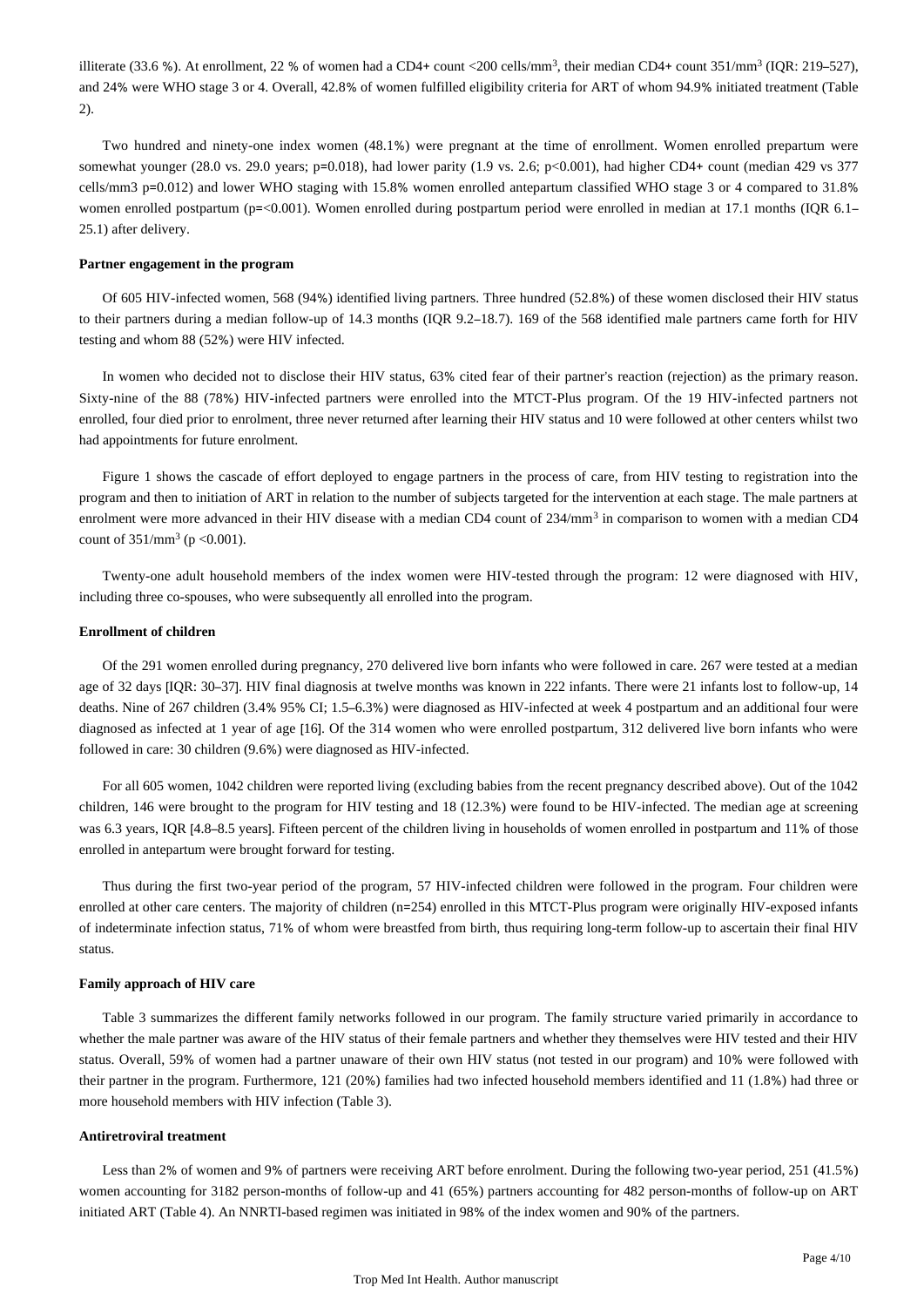Amongst the infected children (n=57), 43 started ART, 39 with a PI-based regimen at a median age of 23 months [IQR 11.7–31.5].

Retention of individuals in the program for those on ART was very high during the first two years of the program with 2.5% of index women lost-to -follow-up, 5.5% of partners and none of the infected children. Retention was also high for those not eligible for ART with 98% of index women and exposed children and 100% of male partners still in follow-up at the time of the analysis. During the 2-year follow-up period, there were 10 deaths amongst the 605 index women, five among the 69 male partners and 17 among the 582 children (2) of whom were HIV-infected) (Table 4).

#### **Lessons learned: challenges and successes**

The MTCT-Plus Initiative supported a unique model of care centered on engaging not only individuals, but also family members, in HIV care and treatment. It also emphasized the key role of HIV-infected women in opening the door to their family/household members in accessing HIV care and treatment. While the program has had substantial success and unique contributions, however, in our setting, there were also specific challenges faced. Women are often in vulnerable social situations and therefore face multiple barriers in trying to include their families in care. We found that 26% of women enrolled into our program in Abidjan were not married and not physically living with their current partner, and were not therefore in a formal "husband and wife" partnership.

In our cohort of 605 women, 53% of the 568 who had a living partner indicated that they had disclosed their HIV status to their male partner. The reasons for non disclosure have been cited time and time again in several studies with fear of accusations of infidelity, abandonment, discrimination and violence as primary reasons for not disclosing. Medley et al [17] in her meta-analysis reported that rates and barriers to disclosure amongst women varied from 16.7% to 86% and that women attending free-standing VCT clinics were more likely to disclose their HIV status to their sexual partners than women who were tested in the context of their antenatal care. Furthermore, between 3.5% and 14.6% of women reported experiencing a violent reaction from a partner following disclosure. Surprisingly, the disclosure rate in our program still averaged what has been reported elsewhere, despite unrestricted access to care including ART, an unprecedented situation in Abidjan in 2003–2005. Research surrounding the issue of disclosure in the new context of unrestricted access to ART still needs to be done.

Involvement of partners in the program (i.e. partners having come forward for VCT) was 30% with only 12% of the male partners registered, i.e. actually enrolled due to HIV diagnosis. Bringing men into reproductive health services is known to be very taxing, and finding ways to reach them is complicated [18]. It has been shown that decision making regarding child bearing even though a dual commitment by both partners, is still seen as the woman's responsibility [18]. The fact that the MTCT-Plus program at our sites was implemented primarily at maternal and child heath facilities (generally believed to be health structures designed for women), might have prevented a larger number of men from choosing to access the services provided. Taking into account the high number of serodiscordant couples, we would still have expected approximately 300 HIV-infected partners (48% of partners of the index women) to be enrolled. However, for those male partners who actually did come for testing, even though more than half were seronegative, the program was successful in continuing to involve them in the care of their families (Table 3). These partners were, for a great majority, an invaluable source of support for their wives and children enrolled as they attended clinic visits with their families and participated in adherence sessions when needed; This suggests that involvement and support of men is important in delivering comprehensive care to their families.

Regarding involvement of children into the program, more than 728 infants and children gained access to VCT services and were screened for HIV infection during this period. This can be interpreted in two ways. On one hand, we succeeded in providing to 582 neonates systematic enrollment in the program, close follow-up during the first year of life and availability of early infant diagnostic testing as pediatric diagnosis. On the other hand, only 146 other children were tested in the program and out of the children reported alive by enrolled women, more than 1200 have still yet to be screened despite intensive counseling at the sites. The challenges in accessing these children are still very important even though intensive counseling was provided by the staff at our sites. One major difficulty believed to hinder access was the possibility that many of the children lived away from the mother's household with other relatives in distant communities. Data regarding this hypothesis is now being collected for future assessment including more formative qualitative data on the barriers mothers perceive for testing their children. Universal screening of infants and children at immunization and sick baby clinics could overcome this barrier through "opt-out" and provider initiated testing on a routine basis and this could lead to improved access and care for HIV-exposed and infected children [19,20].

One of the keys of the success of a family-focused program relies on the availability of comprehensive set of services that reflect the needs of every individual within the family and the family unit as a whole. Care in this model requires committed staff with a high provider -to patient ratio to take into account the needs of the family as a whole. Most importantly we acknowledge that a successful family care program as initiated by the MTCT-Plus Initiative [7] clearly requires a paradigm shift in how providers view their patients as well as the way they view the delivery of health care and prevention services [21]. Family care extends the responsibilities of the provider to include screening, assessment, and referral of parents or children for physical, emotional, or social problems or health risk behaviors that can adversely affect the health and emotional or social well-being of any of the individual members of a family.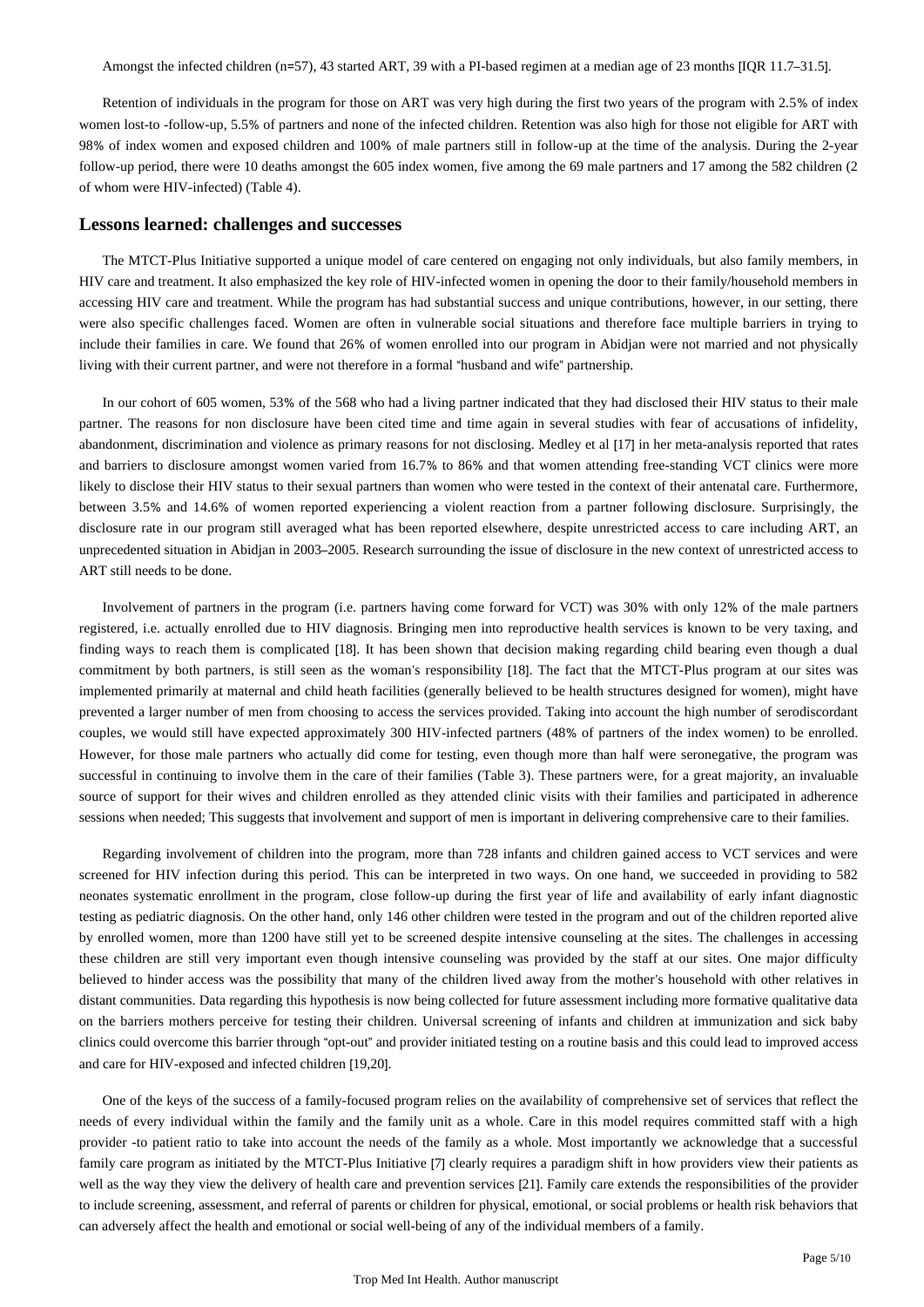Another objective of this family-oriented model of care was to reduce barriers to adherence to care and treatment. It is difficult to make a direct comparison between various models of care in our settings but the low rate of cumulative loss to follow-up in the MTCT-Plus Initiative programs (2.5% in index women and 5.5% in partners) after a median duration of 13 months on ART is a clear indication that this model of care achieved high rates of retention in care in comparison to other models and experiences found in the literature [4,6]. However the high retention may be attributed to a number of other factors including a strong peer support program, attention to psychosocial issues by a multidisciplinary team and relatively robust funding particularly for staffing. Therefore, operational research studies are needed to compare different approaches to address this issue.

Involving family members in care is an evolving field and it is important to monitor how such programs will impact on communication within the family and influence decisions regarding care of the family beyond the first two years of follow-up. We found that family structure can be complex and economic constraints are enormous, both factors which contribute to hindering access to care of family members. Furthermore far from the traditional nuclear family definition, there is a need for flexibility in defining a family in various settings around the world and programs oriented towards families should not choose to operate from the position of a rigid definition.

The challenges faced in implementing a family-focused program in the context of poor urban slums with multiple unfavorable social and political concerns were numerous. Limitations in the extent of success were mostly due to disclosure issues as non disclosure rates to partners is still estimated to be very high even in the context of ART access. Also barriers regarding accessing children for testing outside the prenatal context need to be urgently addressed in order to improve the family approach strategy. However the success of utilizing the pregnant woman as entry point to HIV care and services for the family has now been documented across the world. Other MTCT-Plus sites throughout the developing world have now also demonstrated the feasibility of establishing this model of care and of successfully enrolling and following large numbers of HIV-infected adults and children in their services in various settings [22]. Most importantly, remarkable retention in the program was achieved through a multidisciplinary and comprehensive approach. It is of utmost importance that all models of care become evidence-based as ART and HIV care roll-out progress rapidly in resource-poor settings.

## **Ackowledgements:**

**Funding sources:** The Abidjan MTCT-Plus care and treatment program is supported by the MTCT-Plus Initiative through the International Center for AIDS Care and Treatment Programs (ICAP) at the Columbia University Mailman School of Public Health, New York. The MTCT –Plus Initiative is funded by several private US foundations (www.mtctplus.org).

The ANRS 1201/1202 Ditrame Plus project on which the MTCT-Plus Abidjan program was built, was funded by the Agence Nationale de Recherches sur le Sida et les Hépatites Virales (Paris, France), with additional support from the Charity Sidaction (Paris, France). Renaud Becquet was funded by the French charity SIDACTION. Didier Koumavi EKOUEVI received a grant from the European Developing Clinical Trial Partnership (senior fellowship).

The authors thank the Secretariat of the MTCT-Plus Initiative at Columbia University especially Miriam Rabkin, Chloe Toesdale and David Hoos who all contributed to make the Côte d'Ivoire program a success, as well as Ida Viho and Kouadio Bertin, from the ACONDA-VS Côte d'Ivoire team, the CeDReS laboratory team, the ANRS Ditrame Plus study clinic team, as well as all patients enrolled in this program.

The MTCT-Plus Program in Abidjan, Côte d'Ivoire is supported by the MTCT-Plus Initiative at the International Center for AIDS Care and Treatment Programs, Columbia University Mailman School of Public Health, New York.

## **Footnotes:**

This study is dedicated to the memory of Pierrette Kassi who was a truly loved and respected mid-wife who passed away on the 20<sup>th</sup> December 2004 at the site whilst attending her patients.

All authors declare that the answer to the questions on your competing interest form are all "No" and therefore have nothing to declare.

## **References:**

- 1. Egger M , May M , Chene G , Phillips AN , Ledergerber B , Dabis F Prognosis of HIV-1-infected patients starting highly active antiretroviral therapy: a collaborative analysis of prospective studies. Lancet. 2002; 13; 360: (9327) 119- 29
- 2. May MT , Sterne JA , Costagliola D , Sabin CA , Phillips AN , Justice AC HIV treatment response and prognosis in Europe and North America in the first decade of highly active antiretroviral therapy: a collaborative analysis. Lancet. 2006; 368: (9534) 451- 8
- 3. Braitstein P , Brinkhof MW , Dabis F , Schechter M , Boulle A , Miotti P Mortality of HIV-1-infected patients in the first year of antiretroviral therapy: comparison between low-income and high-income countries. Lancet. 2006; 367: (9513) 817- 24
- 4. Calmy A , Klement E , Teck R , Berman D , Pecoul B , Ferradini L Simplifying and adapting antiretroviral treatment in resource-poor settings: a necessary step to scaling-up. Aids. 2004; 18: (18) 2353- 60
- 5. Ferradini L , Jeannin A , Pinoges L , Izopet J , Odhiambo D , Mankhambo L , Karungi G , Szumilin E , Balandine S , Fedida G , Carrieri MP , Spire B , Ford N , Tassie JM , Guerin PJ , Brasher C Scaling up of highly active antiretroviral therapy in a rural district of Malawi: an effectiveness assessment. Lancet. 2006; 367: 1335- 1342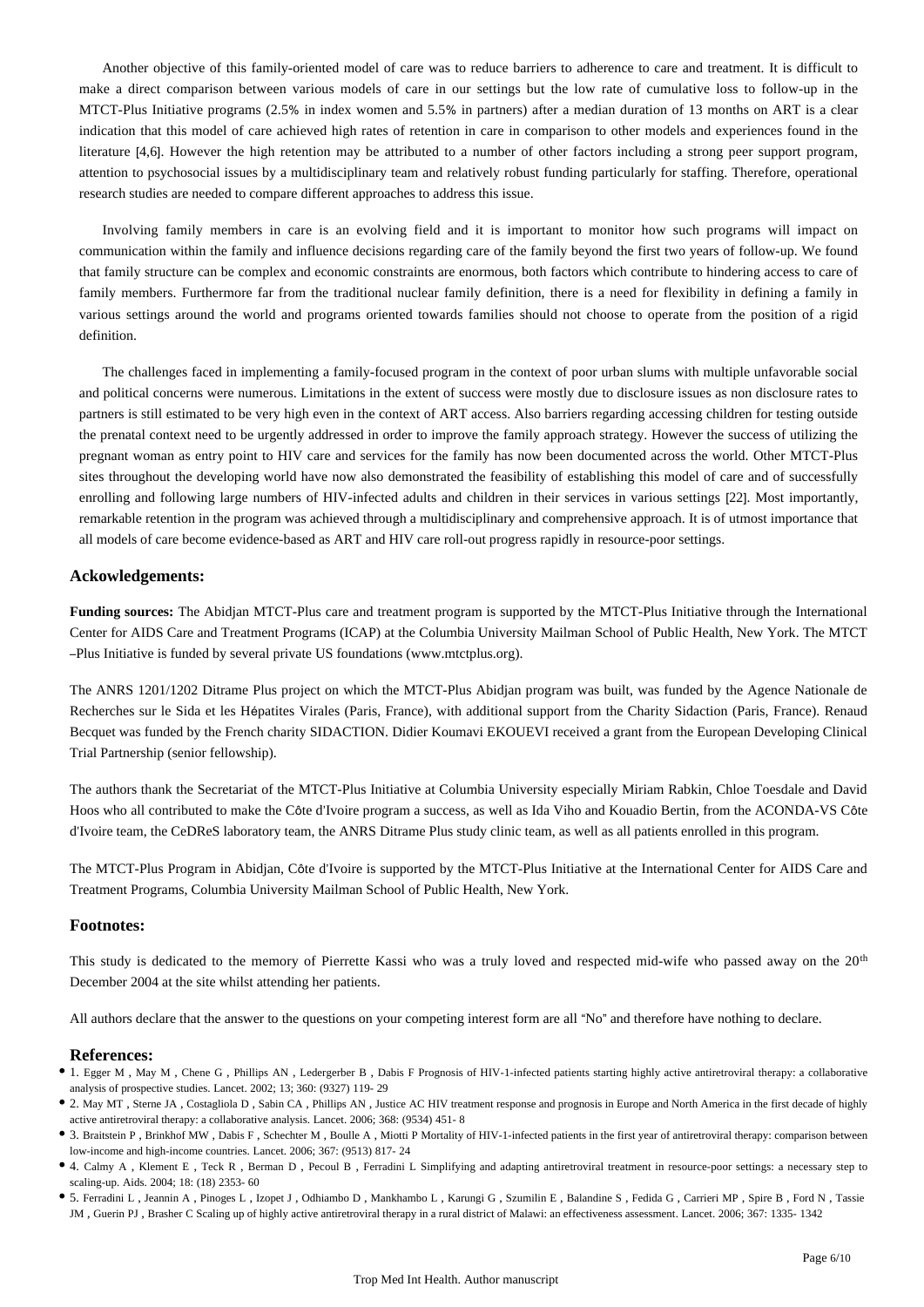- 6. Stringer JS , Zulu I , Levy J , Stringer EM , Mwango A , Chi BH Rapid scale-up of antiretroviral therapy at primary care sites in Zambia: feasibility and early outcomes. Jama. 2006; 296: (7) 782- 93
- 7. Mermin J A family based approach to preventive care and antiretroviral treatment in Africa. 12th conference of Retroviruses and Opportunistic Infections 2005; 22–25 February 2005 Boston, USA
- 8. Arrive E , Kyabayinze DJ , Arrivé E , Marquis B , Tumwesigye N , Kieffer MP , Azondekon A 2006; Cohort profile: The pædiatric antiretroviral treatment programmes in lower-income countries (KIDS-ART-LINC) collaboration. Int J Epidemiol.
- 9. The MTCT Initiative at the Mailman School of Public Health. Columbia University Mailman School of Public Health; New York Accessed date 22 October 2007
- 10. Abram EJ , Myer L , Rosenfield A , El-Sadr WM Prevention of mother-to-child transmission services as a gateway to family-based human immunodeficiency virus care and treatment in resource-limited settings: rationale and international experience. AJOG. 2007; 197: S102- S106
- 11. The Columbia Clinical Manual. Care and treatment of HIV/AIDS in resource limited settings. Accessed date 22 October 2007
- 12. Dabis F , Bequet L , Ekouevi D , Viho I , Sakarovitch C , Becquet R Field efficacy of zidovudine, lamivudine and single-dose nevirapine to prevent peripartum HIV transmission. AIDS. 2005; 19: (3) 309- 18
- 13. Ekouevi DK, Leroy V, Viho A, Bequet L, Horo A, Rouet F Acceptability and uptake of a package to prevent mother-to-child transmission using rapid HIV testing in Abidjan, Cote d'Ivoire. AIDS. 2004; 18: (4) 697- 700
- 14. Rouet F , Ekouevi DK , Chaix ML , Burgard M , Inwoley A , Tony TD Transfer and evaluation of an automated, low-cost real-time reverse transcription-PCR test for diagnosis and monitoring of human immunodeficiency virus type 1 infection in a West African resource-limited setting. J Clin Microbiol. 2005; 43: 2709- 17
- 15. WHO Scaling up antiretroviral therapy in resource-limited settings: treatment guidelines for a public health approach. 2003; Accessed date 22 October 2007
- 16. Tonwe Gold B , Ekouevi DK , Viho I , El-Sadr Wafaa M , Abrams EJ , Dabis F Antiretroviral Treatment and Prevention of Peripartum and Postnatal HIV Transmission in West Africa: Evaluation o a Two-Tiered Approach. PLoS Med. 2007; Aug 21 4: (8) e257- 1362- 73
- 17. Medley A , Garcia-Moreno C , McGill S , Maman S Rates, barriers and outcomes of HIV serostatus disclosure among women in developing countries: implications for prevention of mother-to-child transmission programs. Bull World Health Organ. 2004; 4: 299- 307
- 18. Mbizvo MT , Bassett MT Reproductive health and AIDS prevention in sub-Saharan Africa: the case for increased male participation. Health Policy Plan. 1996; 1: 84- 92
- 19. Rollins N , Mzolo S , Little K HIV prevalence rates amongst 6 week old infants in South Africa: the case for universal screening at immunisation clinics (abstract THAC0104). 16th International AIDS Conference 2006; Toronto, Canada
- 20. WHO, UNAIDS, UNICEF Towards universal access. Scaling up priority HIV/AIDS interventions in the AIDS sector. April 2007; Accessed date 22 October 2007
- 21. Myer L , Rabkin M , Abrams EJ , Rosenfield A , El-Sadr WM Focus on women: linking HIV care and treatment with reproductive health services in the MTCT-Plus Initiative. Reprod Health Matters. 2005; 13: 136- 46
- 22. The annual report. 2004; The MTCT-Plus Initiative, Columbia University, Mailman School of Public Health; Accessed date 22 October 2007

#### **Figure 1**

Involvement of Male Partners of the Index HIV-infected Women in the MTCT-Plus Program, from HIV voluntary counseling and testing to the initiation of antiretroviral treatment. August 2003 to August 2005, Abidjan, Côte d'Ivoire

Declared: Partner identified by index woman, Informed: Women disclosed to male partner identified, Tested: HIV tested among male partners of index women aware of woman's status, HIV Positive: Of male partners, those found HIV positive

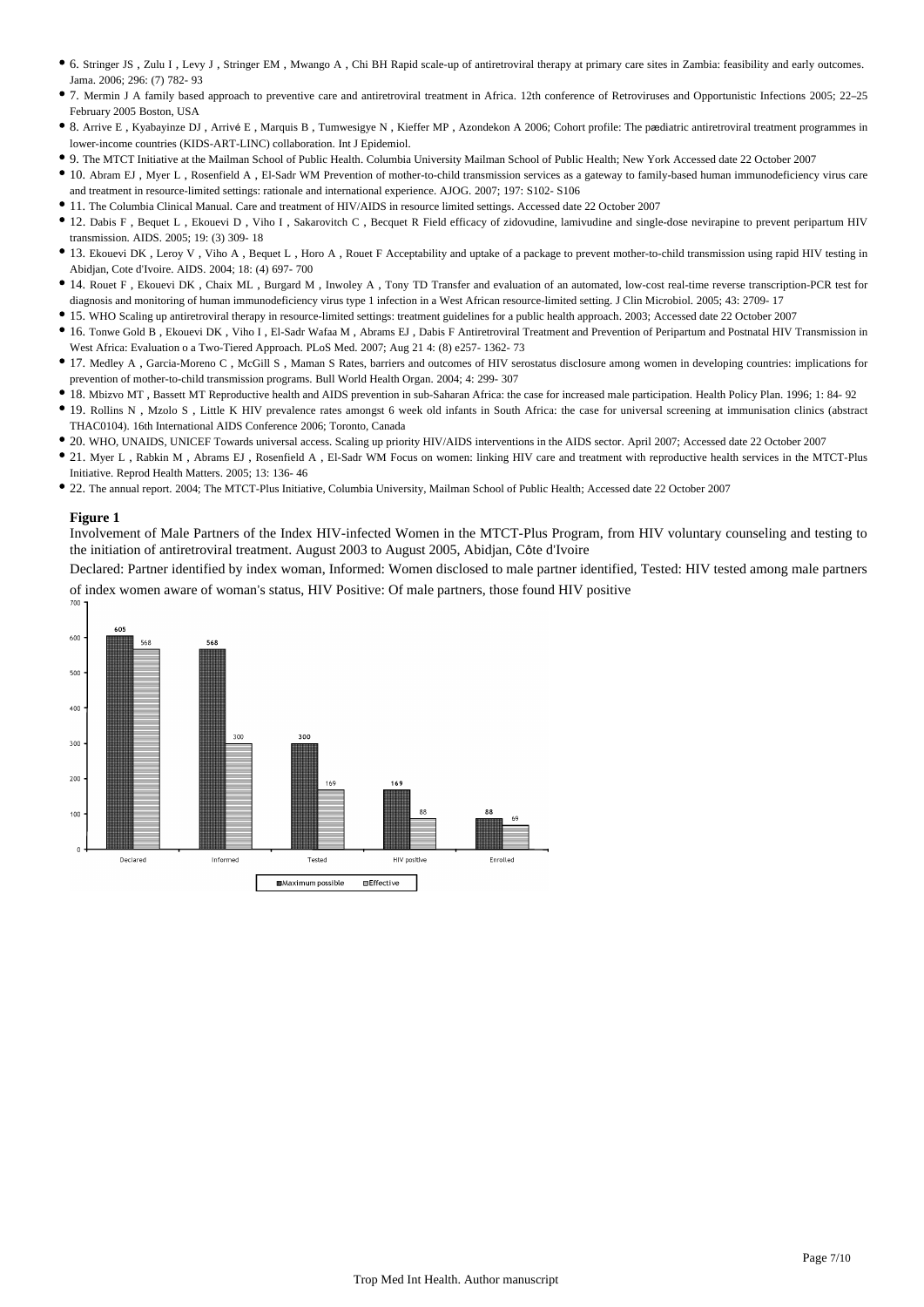## **Table 1**

Package of care and interventions offered in the MTCT-Plus Program (Abidjan, Côte d'Ivoire) since 2003.

Family-centered services with continuous and unrestricted access to adult and pediatric HIV prevention, care and treatment services

Regularly scheduled clinical and immunologic monitoring

Cotrimozaxole prophylaxis for opportunistic infections and severe bacterial infections as well as malaria treatment

Antiretroviral therapy, when indicated

Psychological & social support

Nutritional counseling & support, infant feeding counseling and support, when appropriate

Referral to family planning and tuberculosis services

Tuberculosis treatment

Outreach activities engaging patients/families in HIV care and prevention through education, support and outreach, establishment of strong links to community resources

Minimal fee for transport of patients to the clinic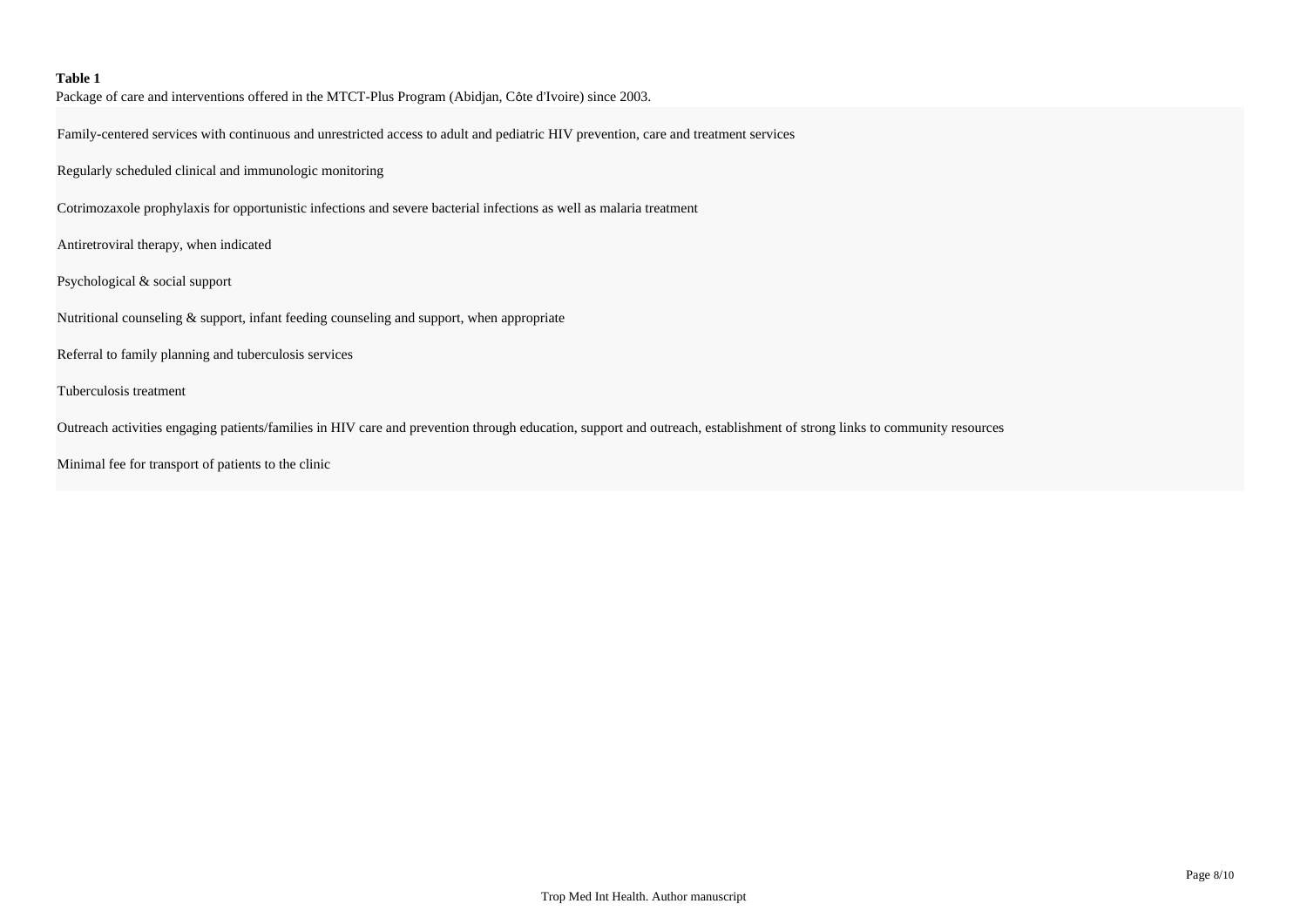**Table 2**

Characteristics of HIV-infected women enrolled in the MTCT-Plus program in Abidjan, August 2003-August 2005 (N=605).

|                                                                               | <b>Number</b>    | Percentage |
|-------------------------------------------------------------------------------|------------------|------------|
| Median age (range)                                                            | $28(15-46)$      |            |
| $<$ 18 years                                                                  | $\overline{4}$   | $0.7\,$    |
| $18 - 24$ years                                                               | 133              | 21.9       |
| 25-29 years                                                                   | 234              | 38.7       |
| $>=$ 30 years                                                                 | 234              | 38.7       |
| Time of enrolment                                                             |                  |            |
| Prepartum                                                                     | 291              | 48.1       |
| Postpartum                                                                    | 314              | 51.9       |
| Median number of children (IQR) per index woman (excluding current pregnancy) | $2(1-3)$         |            |
| $\boldsymbol{0}$                                                              | 65               | 10.7       |
| -1                                                                            | 146              | 24.1       |
| 2                                                                             | 162              | 26.8       |
| $>=3$                                                                         | 232              | 38.3       |
| <b>Education</b>                                                              |                  |            |
| Illiterate                                                                    | 203              | 33.6       |
| Primary school education                                                      | 214              | 35.4       |
| Secondary school education                                                    | 164              | 27.1       |
| University education                                                          | 24               | $4.0\,$    |
| CD4+Lymphocytes                                                               |                  |            |
| Median CD4/mm3 (IQR)                                                          | $351(219 - 527)$ |            |
| $<$ 200/mm <sup>3</sup>                                                       | 133              | 21.9       |
| 200-349/mm <sup>3</sup>                                                       | 164              | 27.1       |
| 350-499/mm <sup>3</sup>                                                       | 123              | 20.4       |
| $\geq$ 500/mm <sup>3</sup>                                                    | 185              | 30.6       |
| <b>WHO</b> staging                                                            |                  |            |
| Stages 1 and 2                                                                | 460              | 76.0       |
| Stages 3 and 4                                                                | 145              | 24.0       |
| <b>Eligibility for ART</b>                                                    |                  |            |
| Eligible (2003 WHO Criteria)                                                  | 259              | 42.8       |
| Starting ART at enrolment                                                     | 246/259          | 94.9       |
| <b>Partner identification</b>                                                 |                  |            |
| No partner registered                                                         | 21               | $3.5$      |
| Died before enrolment                                                         | $16\,$           | $2.6\,$    |
| Living partner registered at enrolment                                        | 568              | 93.9       |

 $*$  Between August 2003 and December 2004: stage 4, stage 3 or stage 2 and CD4 count<350/mm<sup>3</sup> and CD4<200/mm<sup>3</sup> and since January 2006 the patients with Stage 2 and CD4<350/mm<sup>3</sup> were not eligible for receiving ART.

ART: antiretroviral treatment, IQR: Interquartile range